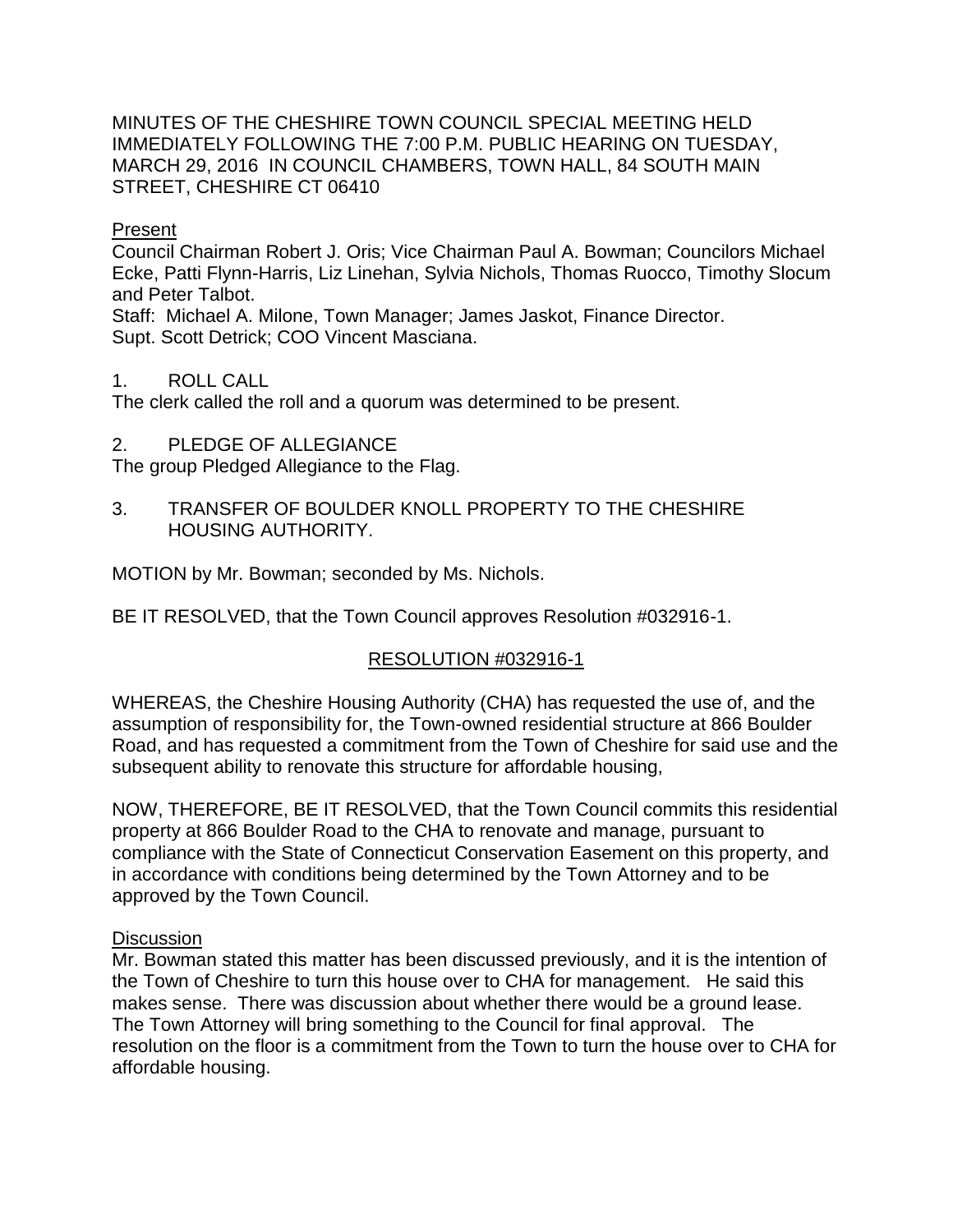Mr. Ecke asked about the turnover to CHA, and what happens to the person now residing in the house.

Town Manager Milone explained that this person does not qualify for the conditions of affordable housing rental. The resident has been advised of the situation, and he will have to leave in the near future.

Ms. Flynn-Harris commented on a prior question on this matter…how large the actual property is…and it being just the house, and the Town owning the rest of the property.

This is an R-80 zone, and Mr. Bowman said it requires two acres of land. The Town Attorney determined that the land did not have to comply with zoning, and it makes sense to leave a reasonable amount of property for the people who rent the house for personal use. There will be information forthcoming from the Town Attorney. Also, a reversionary clause is being added should CHA no longer want the property, and it would then revert back to the Town.

Ms. Flynn-Harris asked that the present resident be given official notice following approval of the resolution.

Mr. Milone said this would be done.

VOTE The motion passed 8-1; Ecke opposed.

Budget Committee Chairman Slocum stated the next public information session will be held on Tuesday, April 5th. He recommended the Council meet on Monday, April 4th, in order to be prepared to complete the budget work. At the Wednesday, March 30th meeting, there will be discussions on the budget and possible adjustments.

Regarding staff turn around time, Mr. Milone said the April 4th meeting date is workable for presentation of information at the April 5th session. The last public information session had 4 pages of handouts with idea of where cuts and additional revenue would come from for the budget. It was like an overall policy statement with parameters in certain areas.

Chairman Oris supports the Monday, April 4th meeting of the Council.

For the April 5th public information session, Mr. Slocum said Council will provide information on what is being cut, answer questions, and accept public comments.

Mr. Talbot requested clarification on the health care reform act, i.e. 2015 insurance 70% affordable to employees, and increasing in 2016 to 95% affordable.

Mr. Masciana explained that on July 1, 2016 this goes to 95% from 70% this year for 30+ hour employees, offering adequate and affordable insurance. The insurance is offered to the employees who can reject it. The insurance must meet the levels of